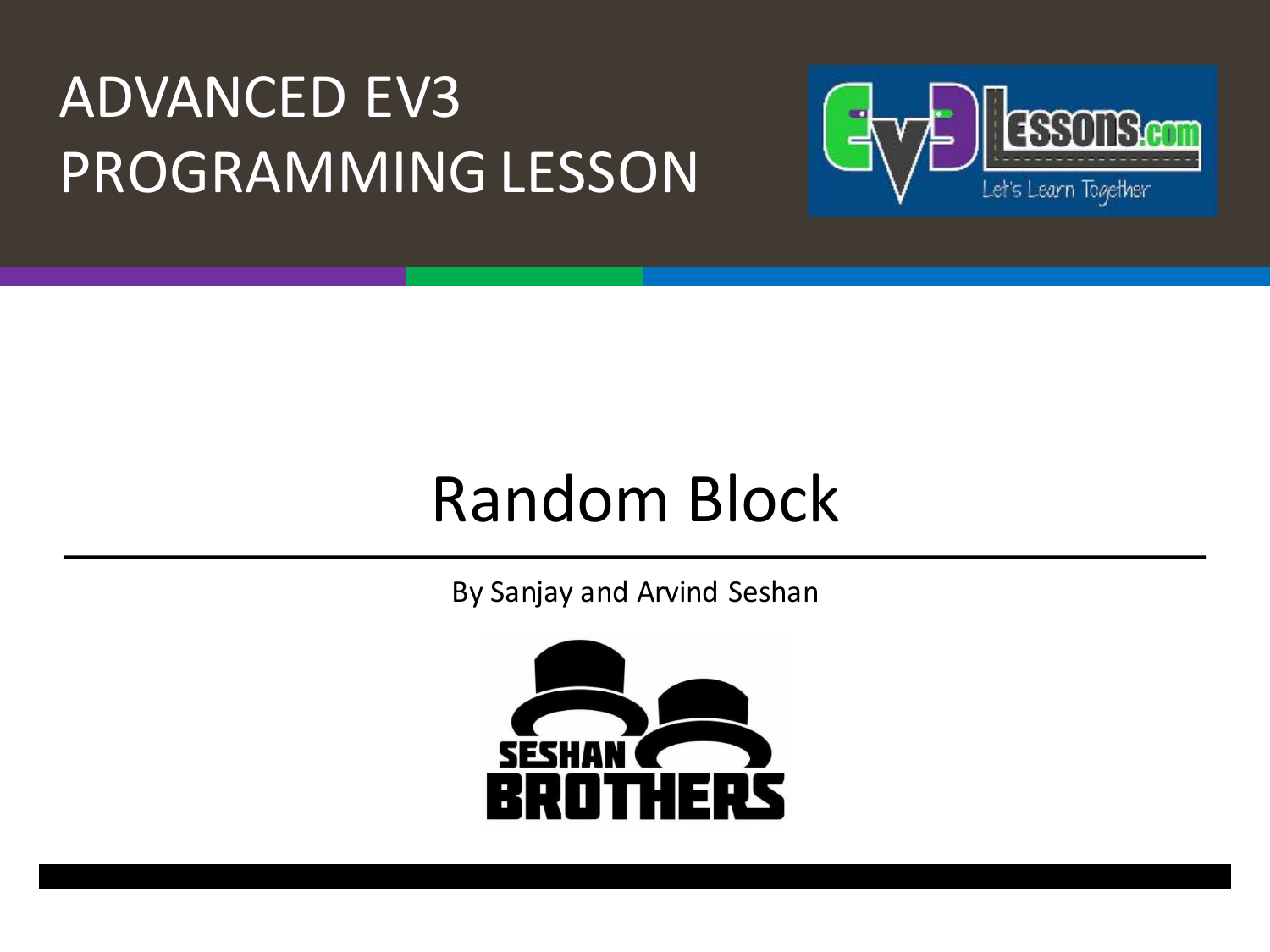### **Lesson Objectives**

- Understand what the random block does
- Fix the random block's "lack of randomness"
- Create a game using the random block 71

Prerequisites: Math Blocks, Data Wires, Variables, Constants,  $\overline{\mathcal{A}}$ My Blocks with Inputs and Outputs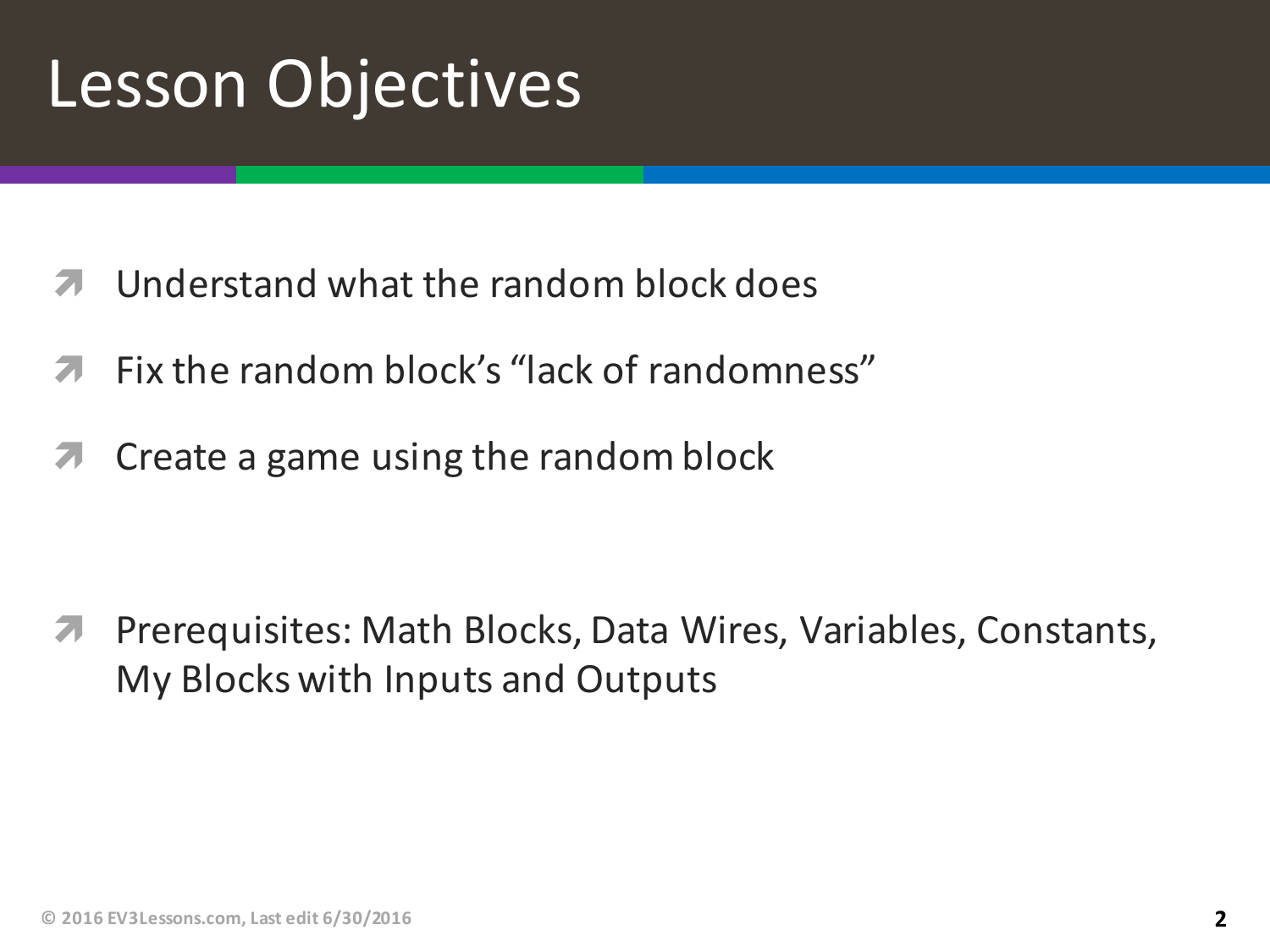## What Does the Random Block Do?

- **7** Random Block (Numeric Mode)
	- $\lambda$  Two inputs: The minimum and maximum values for the output
	- $\lambda$  It outputs a number between the range specified
	- $\lambda$  The output is only integers (no decimals/fractions)
- **7** Random Block (Logic Mode)
	- $\lambda$  One input: The probability of True being the output
	- $\lambda$  It outputs either True of False



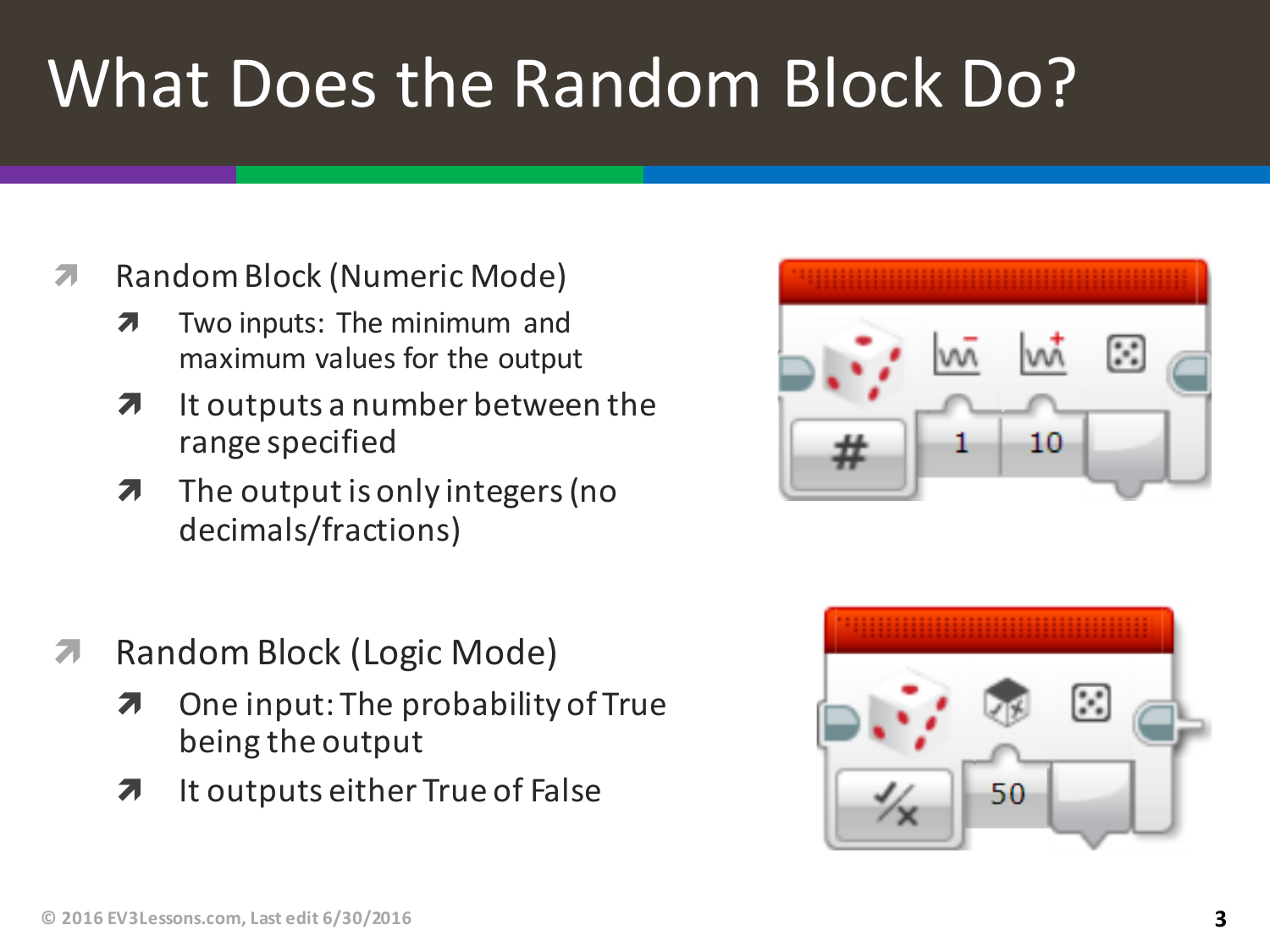### What Can You Use a Random Block For?

- **A** As a replacement for dice
- *A* Making your robot *unpredictable (e.g. random animal movements)*
- **7** Making a Game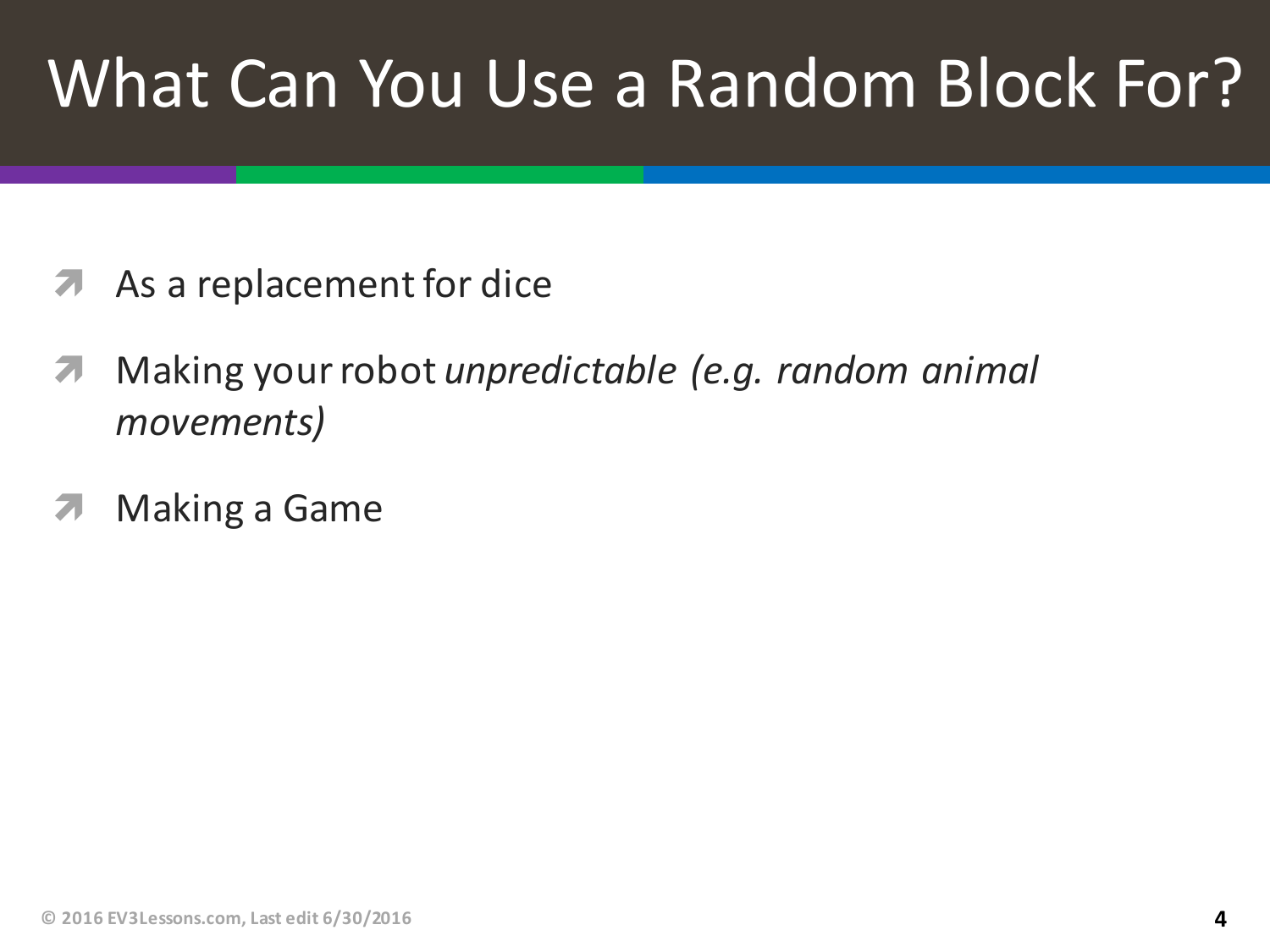#### Challenge 1: Is the Random Block Random?

- Make a random number generation system to pick a number between 1 and 3
- **7** In a loop, record how many times you get each number using three variables
- **7** Run your system 1000 times
- $\blacktriangleright$  Display the results to the screen
- $\blacktriangledown$  What do you notice about the number of times you got #1 vs.  $#2 vs. #3?$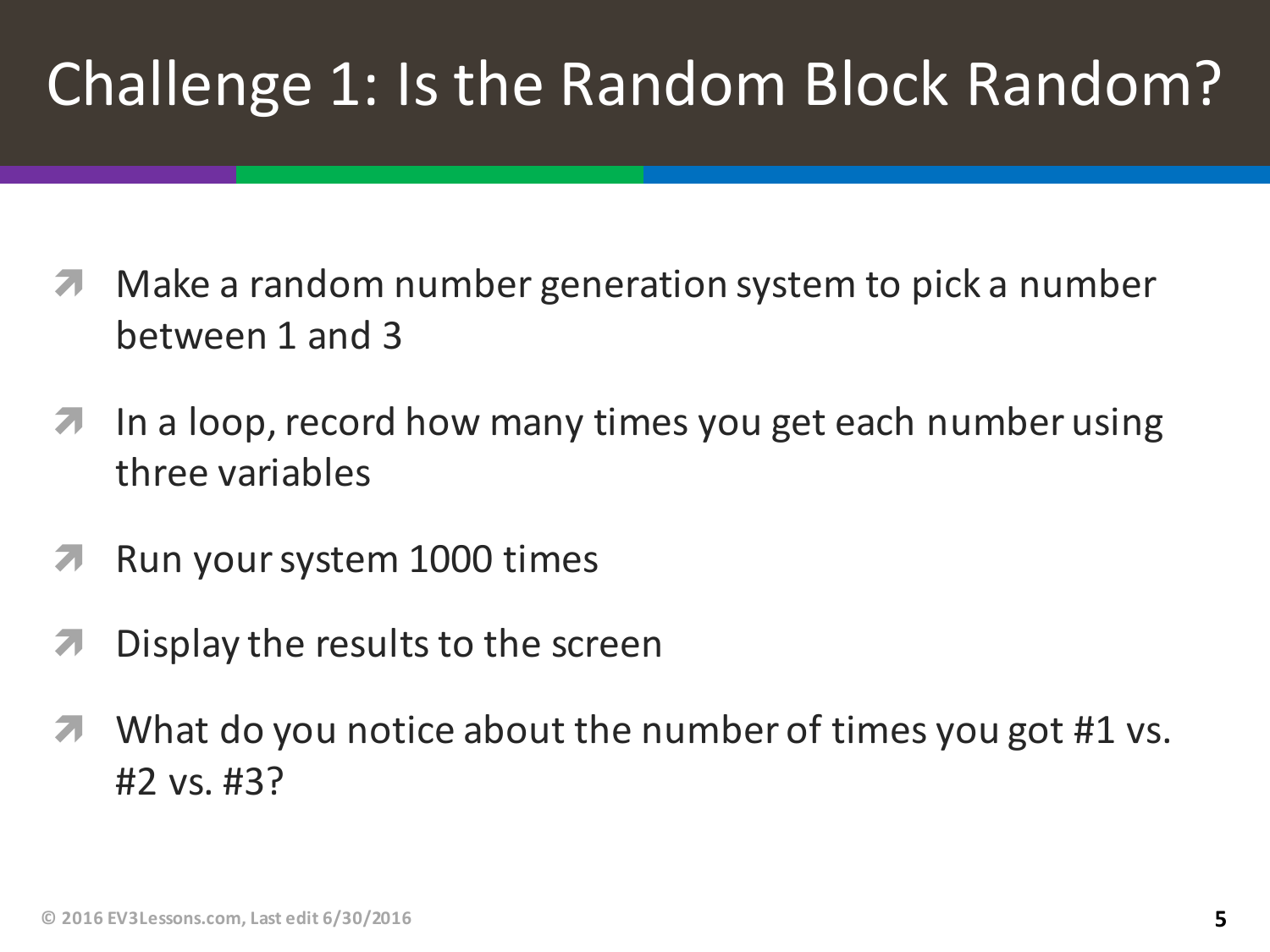## Challenge 1 Solution

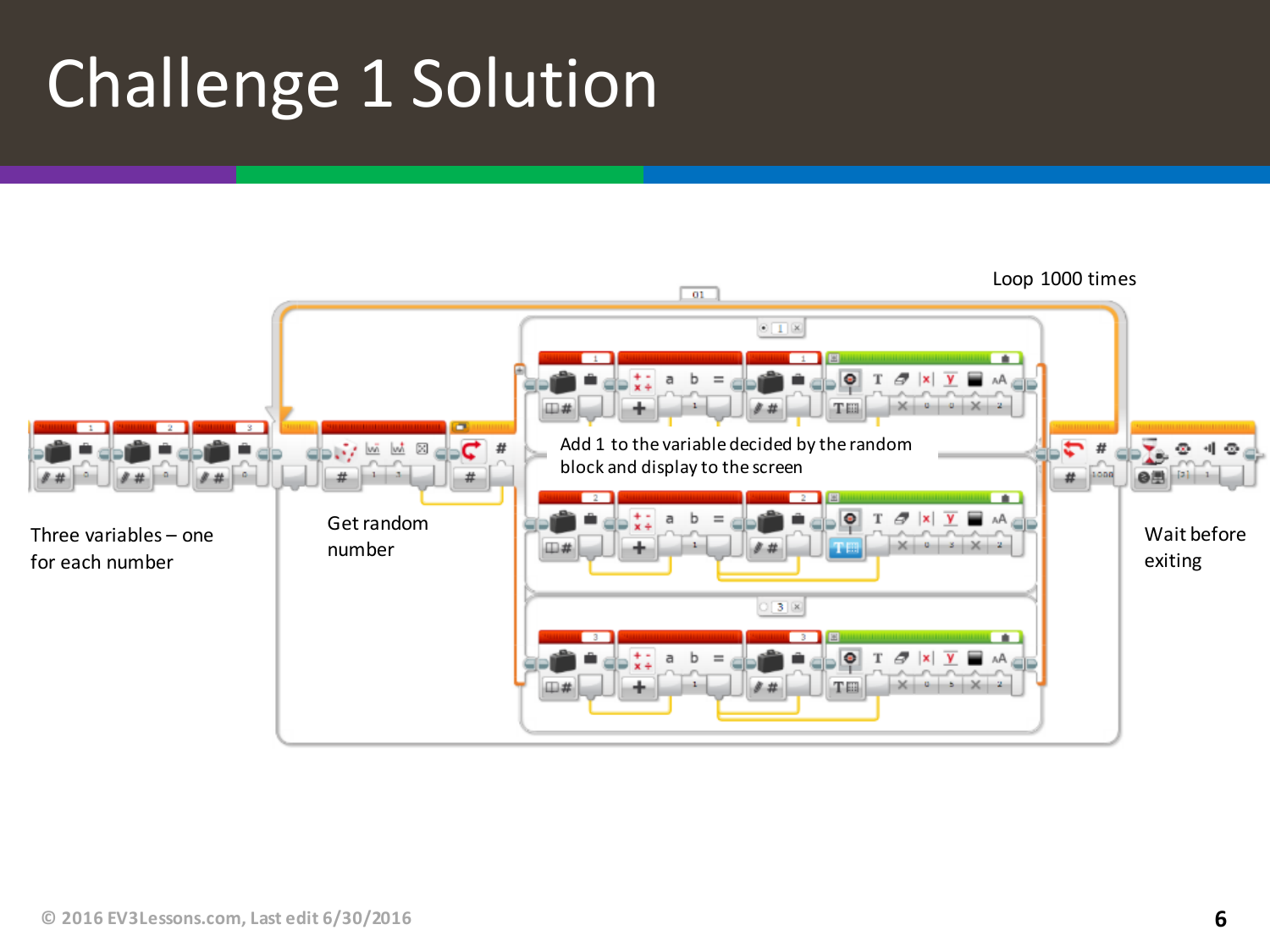## Challenge 1 Discussion

- $\blacktriangledown$  You will notice that you got the #1 and #3 about 250 times each. But you got the #2 around 500 times
- $\blacktriangledown$  This is due to a bug in the EV3 that causes the boundary values (1 and 3 in our example) to occur half as often as the middle values (2 in our example). This is true no matter what your range of numbers is.
- Can you think of how you might fix this problem to get a better random number?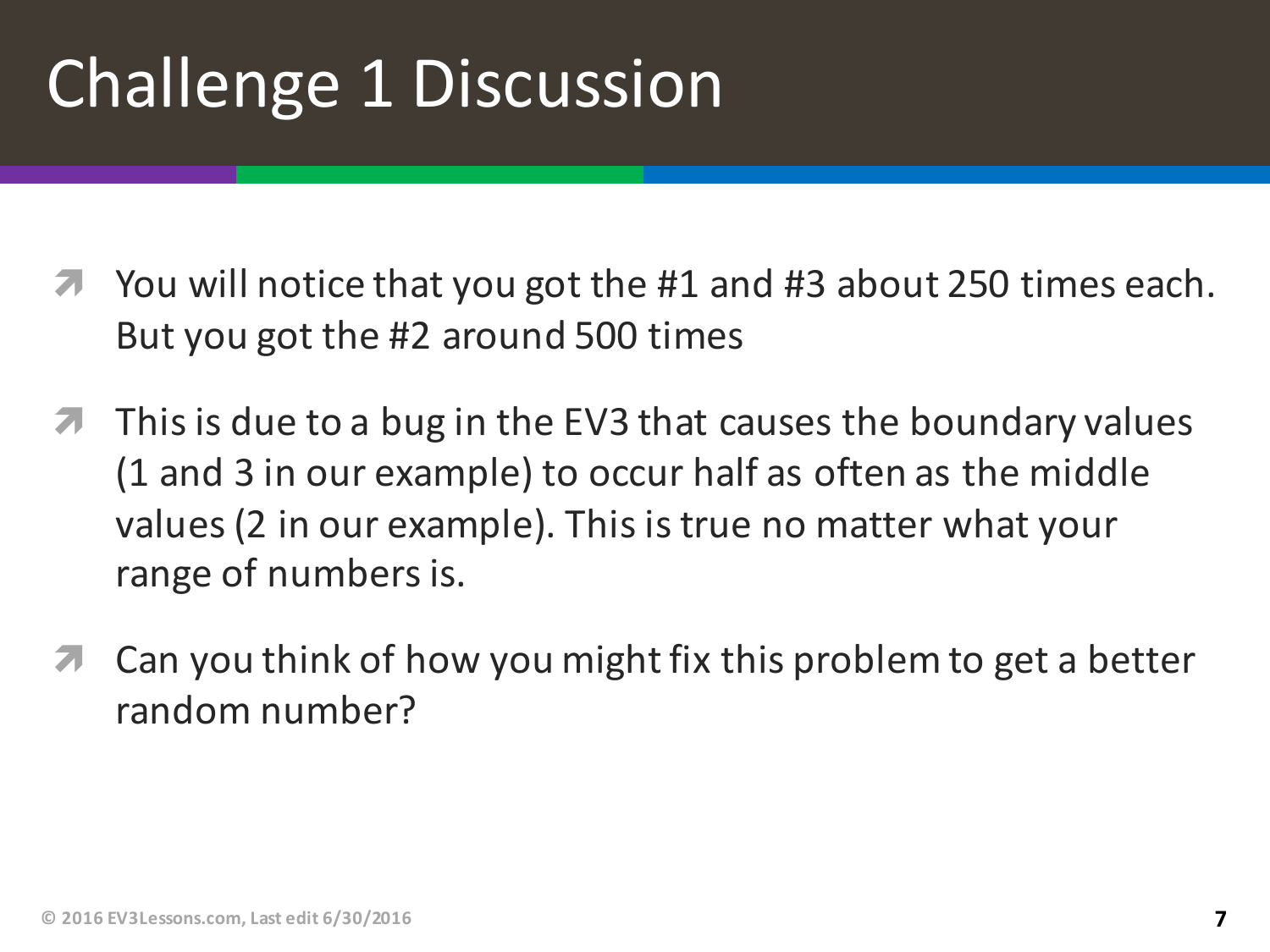#### Challenge 2: Fix the "Lack of Randomness"

- Create a new system that is more random in picking a number in Challenge 1 and fixes for the bug in the EV3 code
- Record how many times you get each number and compare the  $\overline{\phantom{a}}$ results to the previous results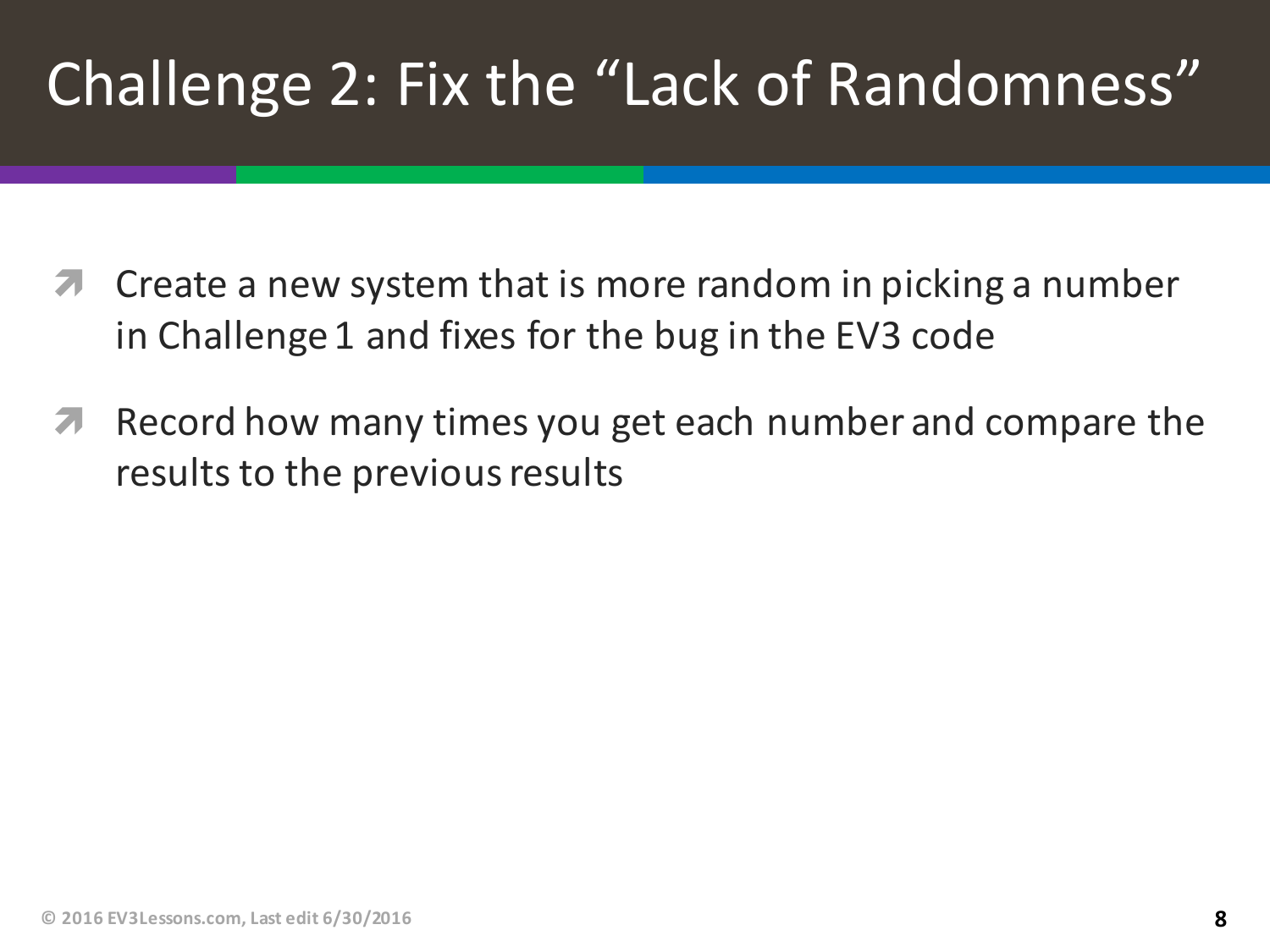# Challenge 2 Solution

In our solution, we subtract one from the lowest range value and add one to the highest range value, and reject those two values (so that we eliminate using the boundary values)

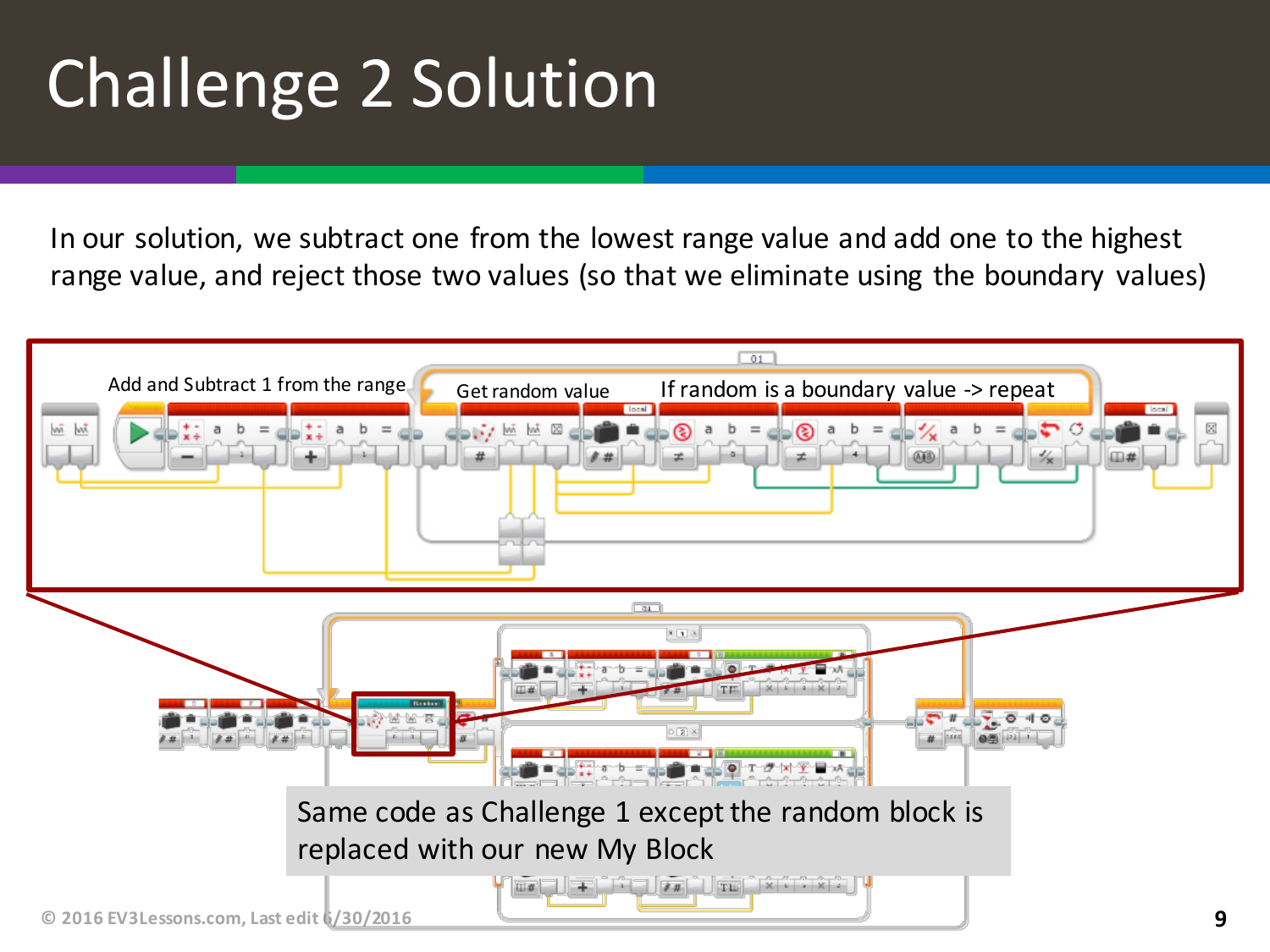## Challenge 2 Discussion

**1** #1, #2 and #3 have an equal chance of being picked at random with our fix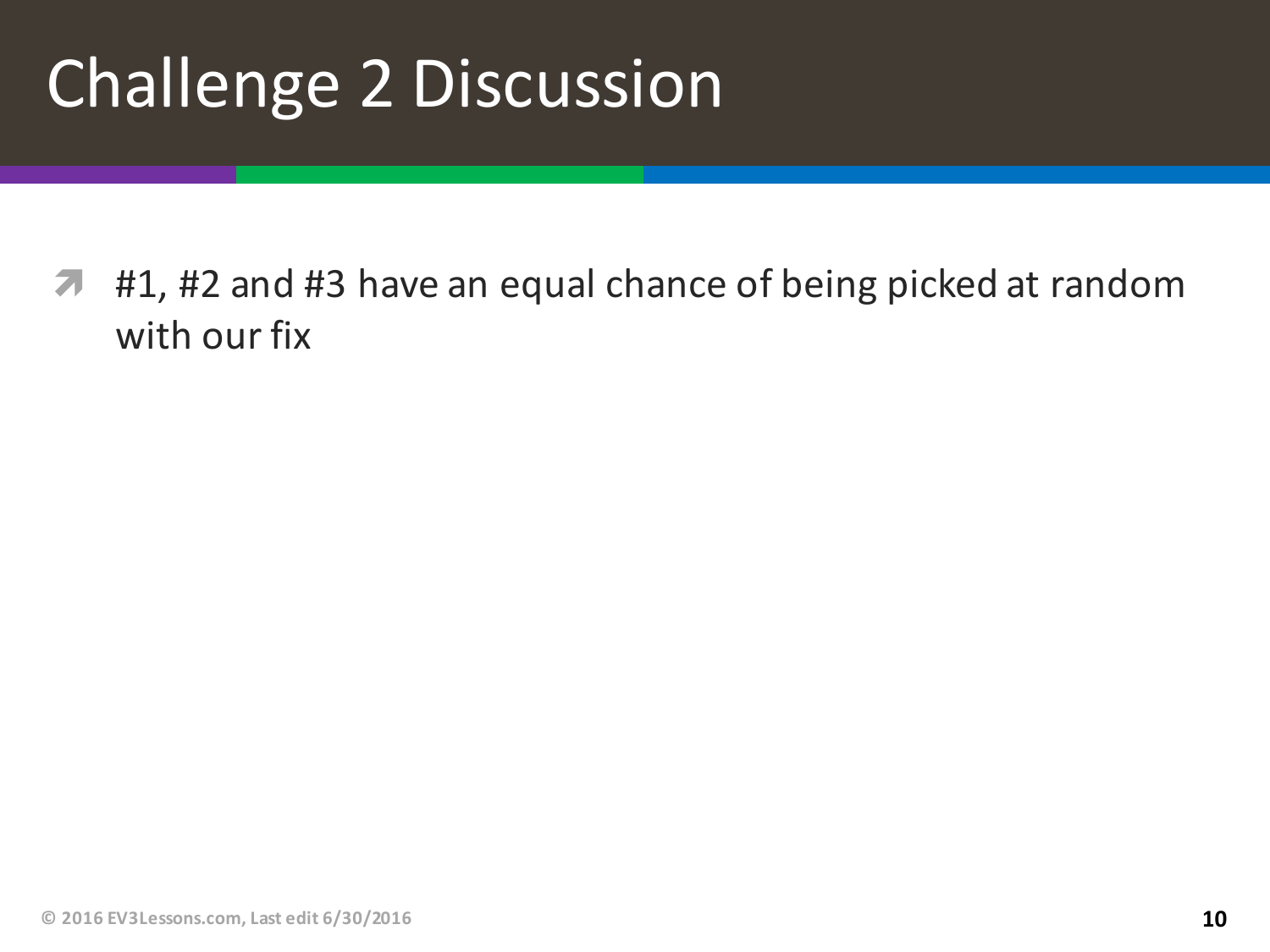### Bonus Challenge: Create a Simon Game

- $\lambda$  Make a game that is similar to the Simon Game using your EV3
	- $\lambda$  Unfamiliar with the game? See: Wikipedia Simon Game
- **7** You can use touch sensors, color sensors, brick buttons (see Simon Game by Damien Kee), or even the Mindsensors PSP-Nx Controller (see the PSP-Nx Controller Lesson in Beyond on EV3Lessons.com)
- *i* Our version (see photo on the right) uses four color sensors. The code to play the game can be downloaded on ev3lessons.com